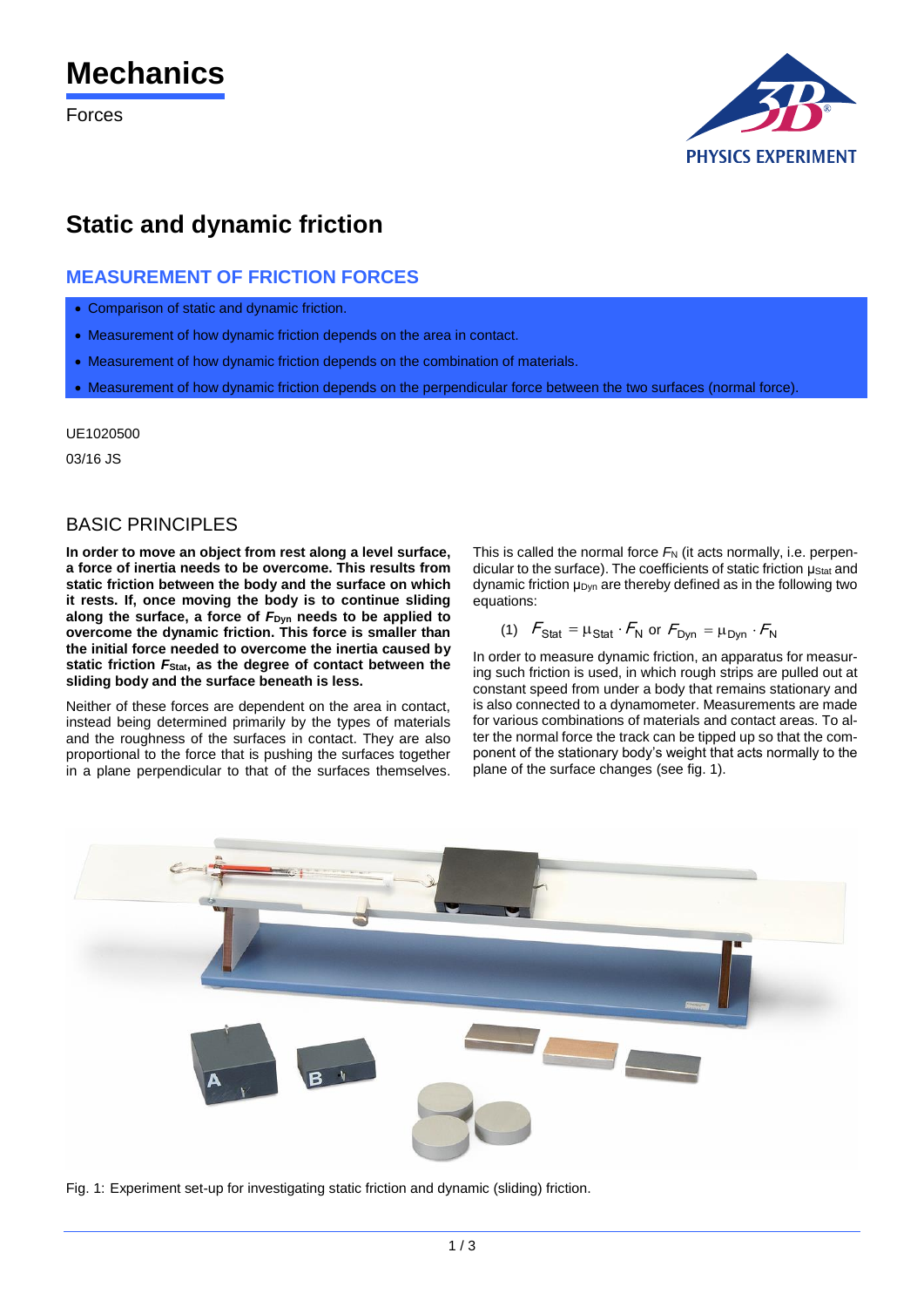### LIST OF APPARATUS

1 Friction Measuring Apparatus 1009942 (U8405100)

### SET-UP

- Set up the friction measuring instrument as described in the instruction sheet.
- Level the friction track horizontally.
- Check to ensure that the friction strip can be moved freely under the dynamometer fixing clamp.
- Fix the end-stop for the friction block to the edge of the track in such a position that the dynamometer cannot become unhooked when the friction strip is pulled back.

### EXPERIMENT PROCEDURE

#### **a) Comparison of static friction and dynamic friction:**

- Place block A flat on the smooth surface of the friction strip and hook it to the dynamometer.
- To measure the static frictional force *F*stat, pull the friction strip, carefully increasing the force, and record the maximum force that can be applied such that block A still remains in the same position on the friction strip.
- To measure the dynamic (sliding) frictional force *F*dyn, pull out the friction band smoothly under block A and record the force indicated on the dynamometer.
- Repeat the measurements a number of times and check the reproducibility.

#### **b) Measurement of dynamic frictional force as a function of the area of contact:**

- Place block A flat on the smooth surface of the friction strip and measure the dynamic frictional force  $F_{dyn}$ .
- Place block A on its edge on the smooth surface of the friction strip and measure the dynamic frictional force  $F_{\text{dyn}}$ .
- Turn the friction strip over and repeat the measurements.

#### **c) Measurement of dynamic frictional force for different combinations of materials:**

- Place block B with its coated surface in contact with the smooth surface of the friction strip and measure the dynamic frictional force  $F_{dyn.}$
- Place the uncoated aluminium angle piece with its corner side facing the dynamometer – under block B and measure the dynamic frictional force  $F_{dyn}$ .
- Place each of the differently coated aluminium angle pieces under block B in turn and measure the dynamic frictional force  $F_{dyn}$  in each case.
- Turn the friction strip over and repeat the measurements.

#### **d) Measurement of dynamic frictional force as a function of the force applied to the adjoining surfaces:**

- Place block C with its coated surface in contact with the smooth surface of the friction strip and measure the dynamic frictional force  $F_{dyn}$ .
- Incline the friction track 10° from the horizontal, ensuring that the rollers of block C rest on the downward-sloping narrow side of the friction track (see fig. 2) and measure the dynamic frictional force  $F_{dyn}$ .
- Increase the slope of the track in 10° steps and measure the dynamic frictional force *F*dyn in each case.



Fig. 2: Measurements with the friction track inclined.

### SAMPLE MEASUREMENTS

#### **a) Comparison of static friction and dynamic friction:**

Table 1: Static frictional force F<sub>stat</sub> and dynamic frictional force *F*dyn on block A.

| $F_{\text{Stat}}\left(\mathsf{N}\right)$ | $F_{\text{Dyn}}(N)$ |
|------------------------------------------|---------------------|
| 1.20                                     | 1.10                |

#### **b) Measurement of frictional force as a function of the area of contact:**

Table 2: Dynamic frictional force F<sub>dyn</sub> on block A for small and large areas of contact with smooth and rough friction strip surfaces.

| Area  | <b>Friction strip</b> | $F_{\text{dyn}}$ (N) |
|-------|-----------------------|----------------------|
| Large | Smooth                | 1.10                 |
| Small | Smooth                | 1.10                 |
| Large | Rough                 | 0.80                 |
| Small | Rough                 | 0.80                 |